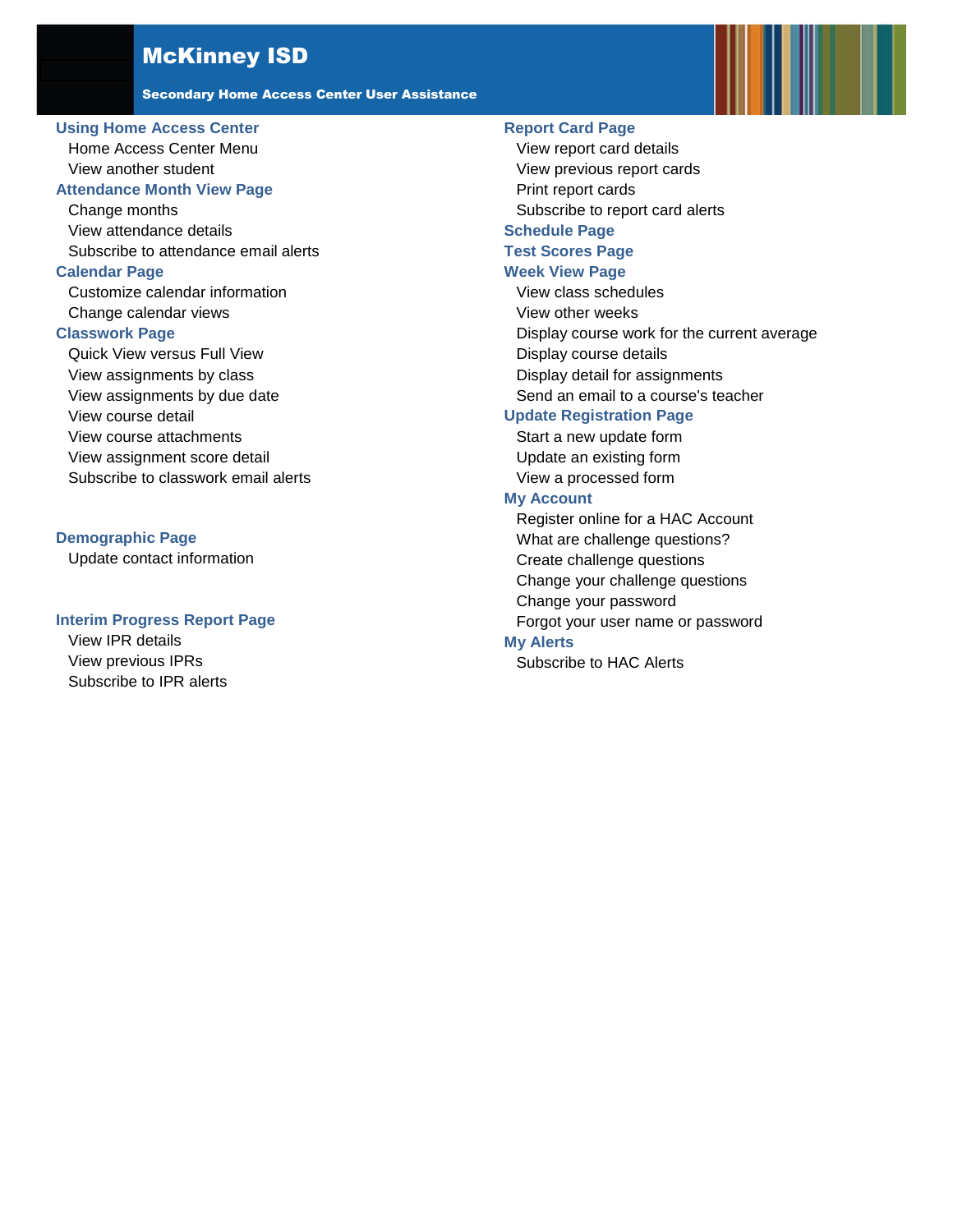## <span id="page-1-0"></span>**Using Home Access Center**

Home Access Center (HAC) is a browser-based student information system that allows you to view student registration, report card, attendance, transcript, classwork, and scheduling information as it is entered in the school district's database.

Accessing Home Access Center (HAC) from a computer can be done through the MISD website using the following link https://hac.mckinneyisd.net/HomeAccess. If you are using a mobile device, you must access Home Access Center (HAC) through the MISDGO application.

### <span id="page-1-1"></span>**Home Access Center Menu**

The menu options in the Home Access Center banner provide access to HAC's main pages. Clicking an icon displays a page with related tabs, each of which is a self-contained page of information on your

student. For example, the Grades option displays a page with tabs on IPRs, Report Cards, and other subjects associated with grading. Clicking a tab displays the page indicated. Most HAC pages also include links that when clicked, display a window with additional details.

The following pages can be accessed using the menu options in the HAC banner.

| Home          |                                                                                                                                                                                                                                                                                                                                           |
|---------------|-------------------------------------------------------------------------------------------------------------------------------------------------------------------------------------------------------------------------------------------------------------------------------------------------------------------------------------------|
| Week<br>View  | Displays a student's attendance, scheduling, and assignment information for the current<br>week. Previous and future weeks can also be displayed. Links are provided for viewing<br>scores and other details on individual courses and assignments, and emailing teachers.                                                                |
| Calendar      | Displays a month-view of the student's attendance, scheduling, and assignments, as well<br>as activities and events. Checkboxes are provided for configuring the type of information<br>that displays, while buttons are included for changing the calendar to a daily or week view.<br>Previous and future months can also be displayed. |
| Attendance    |                                                                                                                                                                                                                                                                                                                                           |
| Month<br>View | Displays a month-view of the student's attendance that can be toggled to access all<br>months within the current school year. A color legend identifies the type of attendance<br>displayed. Place the mouse pointer over a day to view more detailed information on<br>absences and tardies.                                             |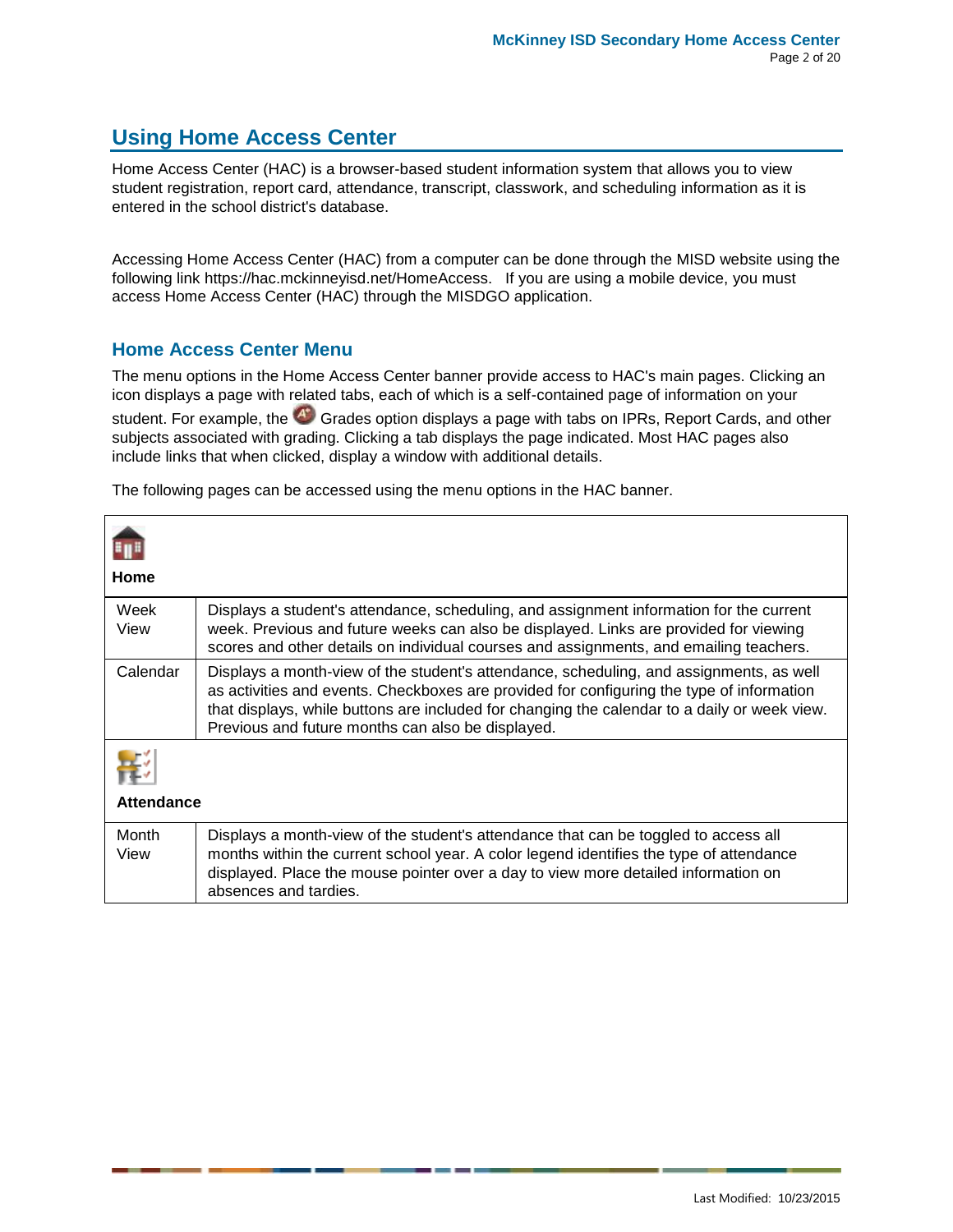| Classes                       |                                                                                                                                                                                                                                                                                                                                                                                                          |  |
|-------------------------------|----------------------------------------------------------------------------------------------------------------------------------------------------------------------------------------------------------------------------------------------------------------------------------------------------------------------------------------------------------------------------------------------------------|--|
| Classwork                     | Displays course assignments, including the dates assigned, due dates, categories,<br>potential points, and scores for the Gradebook assignments available in a class.<br>When assignments are ordered by class, class average information is shown below<br>the student's list of assignments.                                                                                                           |  |
|                               | Teachers can select whether an assignment and its score should be published for<br>HAC. However, unpublished assignments may be included in the student's averages<br>for a course.                                                                                                                                                                                                                      |  |
| Schedule                      | Displays the student's schedule for the entire year. Dropped courses may also be<br>displayed. Links are provided for viewing detailed course information and sending<br>emails to teachers.                                                                                                                                                                                                             |  |
|                               |                                                                                                                                                                                                                                                                                                                                                                                                          |  |
| <b>Grades</b>                 |                                                                                                                                                                                                                                                                                                                                                                                                          |  |
| Interim<br>Progress<br>Report | Displays the student's most recent interim progress report, including courses, marks,<br>and comments for an IPR run based on information in the IPR data warehouse. If<br>comments were entered for the student, a comment legend displays below the<br>course information. In addition, you can select to view any previous IPR run for the<br>current year for which the data warehouse is available. |  |
| <b>Report Cards</b>           | Displays information from the student's most recent report card run. The page lists<br>marks, comments, and absences related to the student's courses or competencies.                                                                                                                                                                                                                                   |  |
|                               | If comments were entered for the student, a comment legend appears below the<br>report card information. In addition, you can select to view any previous report card<br>run for the current year for which the data warehouse is available.                                                                                                                                                             |  |
| <b>Test Scores</b>            | Displays all standardized test scores stored for the student in the eSchoolPLUS Test<br>Center.                                                                                                                                                                                                                                                                                                          |  |
|                               |                                                                                                                                                                                                                                                                                                                                                                                                          |  |
| <b>Registration</b>           |                                                                                                                                                                                                                                                                                                                                                                                                          |  |
| Demographic                   | Displays the student's basic demographic information, including date of birth, gender,<br>grade, building, house/team, and counselor. Additional information may also display,<br>such as contact information, student and guardian addresses and phone numbers,<br>medical emergency information, transportation to and from school, and sensitive<br>information from the Personal page.               |  |

 $\overline{\phantom{a}}$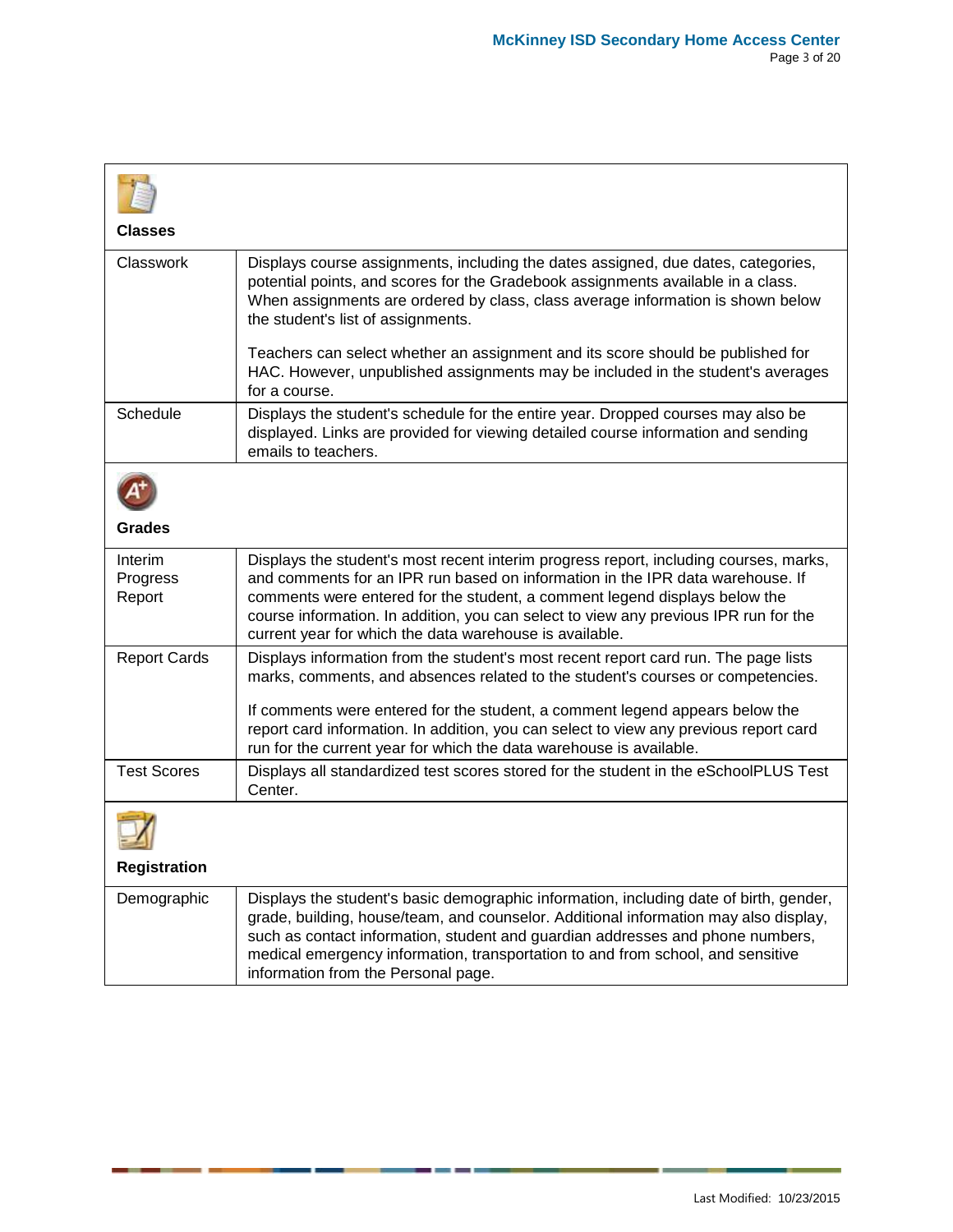| Nathan Doylestown VI UserVoice ? Help C Logoff<br>m<br>My Alerts<br>Change Student<br>vlestown \<br>My Account<br><b>User Options</b> |                                                                                                                                                     |  |
|---------------------------------------------------------------------------------------------------------------------------------------|-----------------------------------------------------------------------------------------------------------------------------------------------------|--|
| My Account                                                                                                                            | Allows guardians and students to change their HAC passwords and modify the<br>challenge questions that are asked when users forget their passwords. |  |
| Logoff                                                                                                                                | Closes the current HAC session, and returns you to the Log On page.                                                                                 |  |
| Change<br>Student                                                                                                                     | Allows guardians who have two or more students to display a pop-up window for<br>selecting another student.                                         |  |

### <span id="page-3-0"></span>**View another student**

If you are a guardian for multiple students, you can quickly change the student you are viewing.

- 1. In the Home Access Center banner, click **Change Student**.
- 2. On the Choose Your Student pop-up, select the student to display.
- 3. Click **Submit**.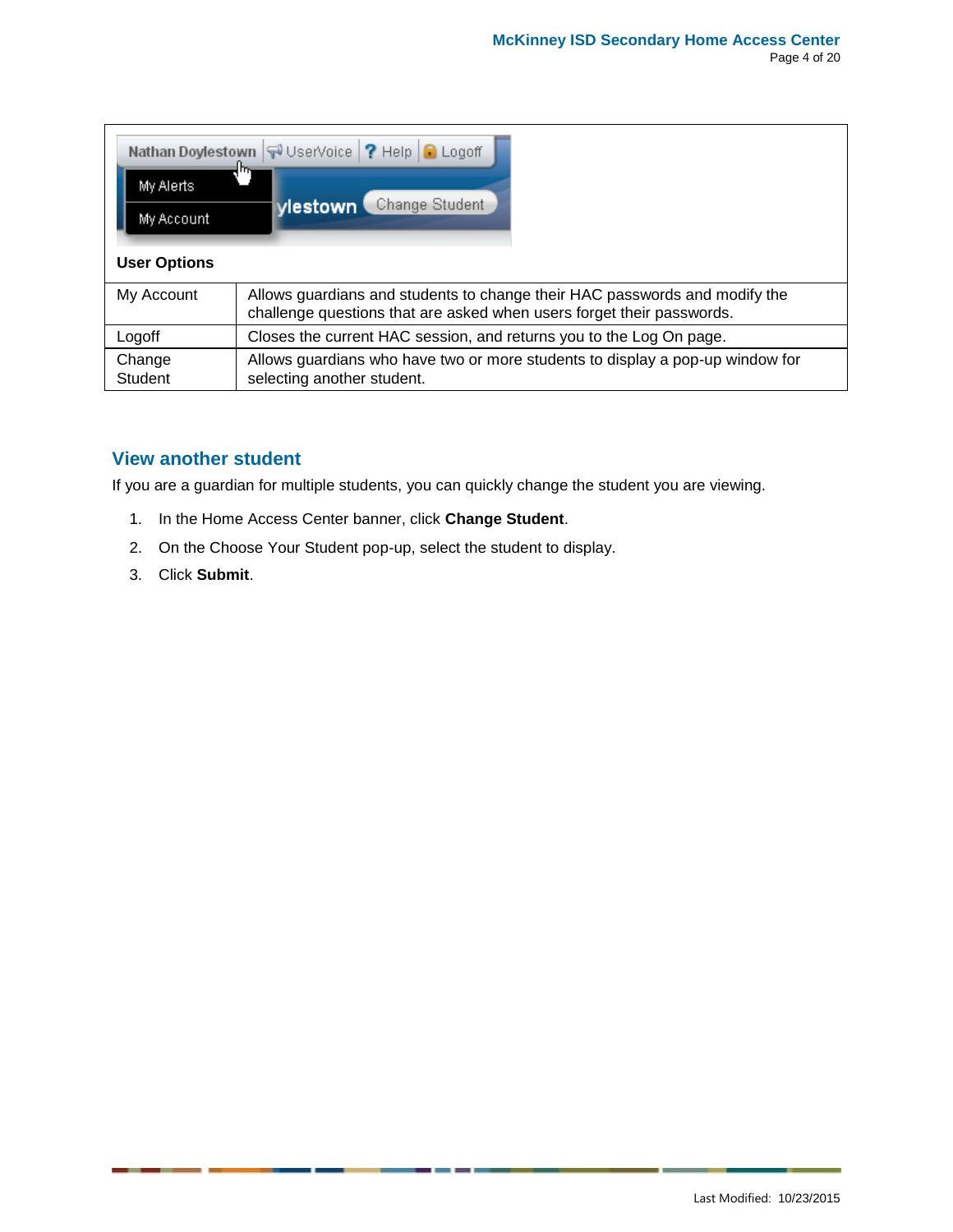## <span id="page-4-0"></span>**Attendance Month View Page**

The Attendance Month View page enables you to view your student's attendance during any month in the current school year. If your student was absent or tardy on a date, the day will display with a colored background. The Color Legend below the month indicates the type of attendance each color represents.

To display the Month View page, click **Attendance** on the HAC menu.

### <span id="page-4-1"></span>**Change months**

To navigate from month to month in the current school year, use the  $\leq \geq \geq$  arrows at the top left and right of the calendar.

### <span id="page-4-2"></span>**View attendance details**

 To view details for a date when your student was absent or tardy, move your pointer over the day. A tooltip displays the type of attendance entered by the office or teacher for the periods affected.

### <span id="page-4-3"></span>**Subscribe to attendance email alerts**

- To subscribe to email alerts on attendance, check the "Alert me..." box above the month.
- To select the types of attendance to receive alerts for, click the "Limit Alerts..." link. In the Attendance Alerts window, check the boxes for the attendance of interest to you, then click **Save**.

If you do not select the types of attendance, you will receive alerts for all attendance regarding your student.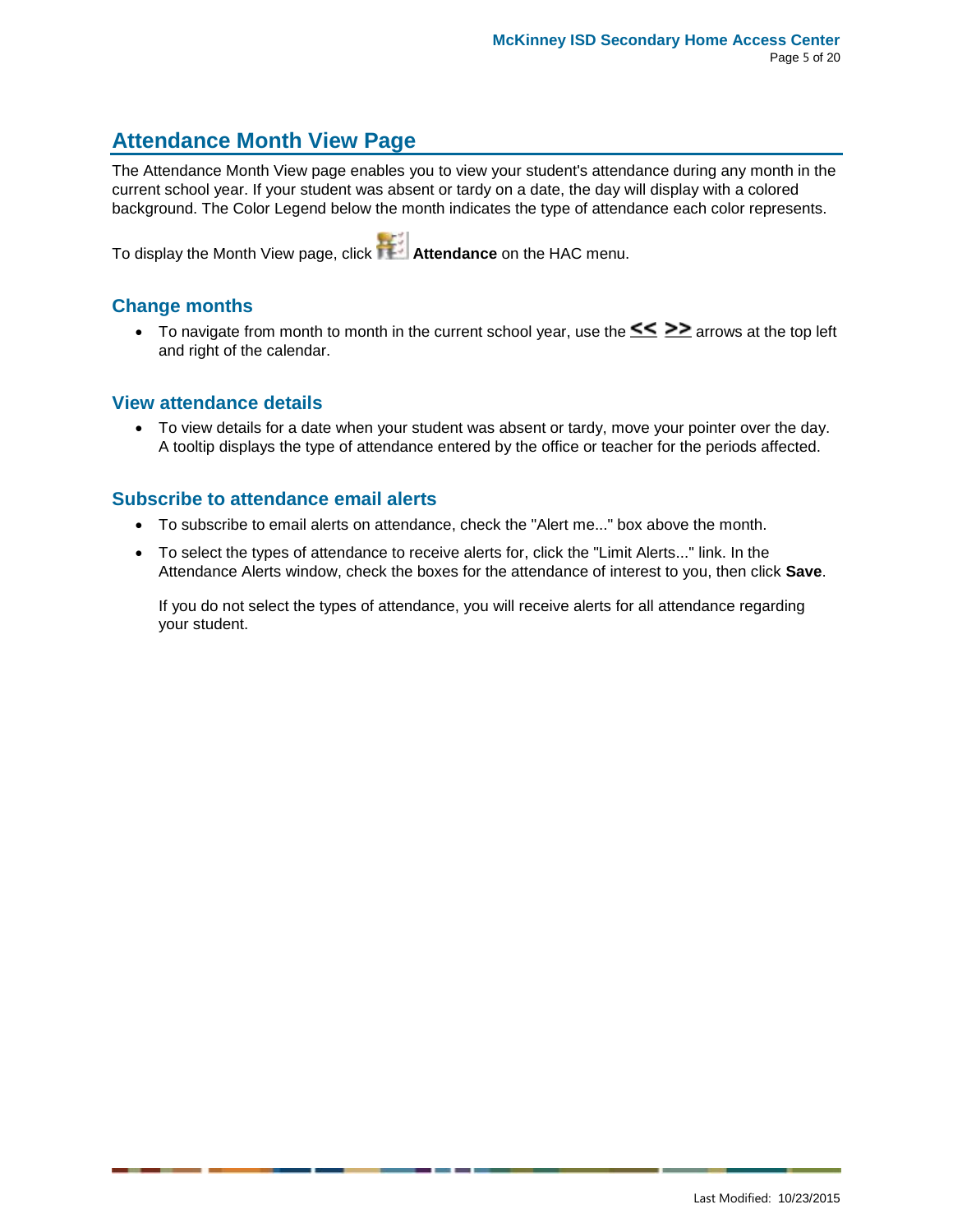# <span id="page-5-0"></span>**Calendar Page**

The Calendar page provides a month view of the following information on your student:

- Class Assignments
- Class Events
- Activity Events

To display the Calendar page, click **Home** on the HAC menu, then click the **Calendar** tab.

### <span id="page-5-1"></span>**Customize calendar information**

- $\bullet$  To hide or display the Filter pane, click the  $\blacksquare$  Filter icon.
- To include or exclude information on the calendar, check or uncheck the appropriate boxes in the Filter pane on the left.
- To collapse the pane's Filters, Calendars, or Values section, click the section's down symbol. To expand a collapsed section, click the section's up symbol.

### <span id="page-5-2"></span>**Change calendar views**

- To display other months, use the  $\leq$   $\geq$  arrows to navigate forward or backward a month at a time.
- To display the week view for the current week, click **Week**. To display other weeks in the calendar's week view, use the  $\leq$   $\geq$  arrows to navigate forward or backward a week at a time.
- $\mathcal{P}^{\mathcal{P}}$  To display the day view for the current day, click **Day**. To display other days, use the  $\leq$ arrows to navigate forward or backward a day at a time
- To return to the current month, week, or day in the above views, click **Today**.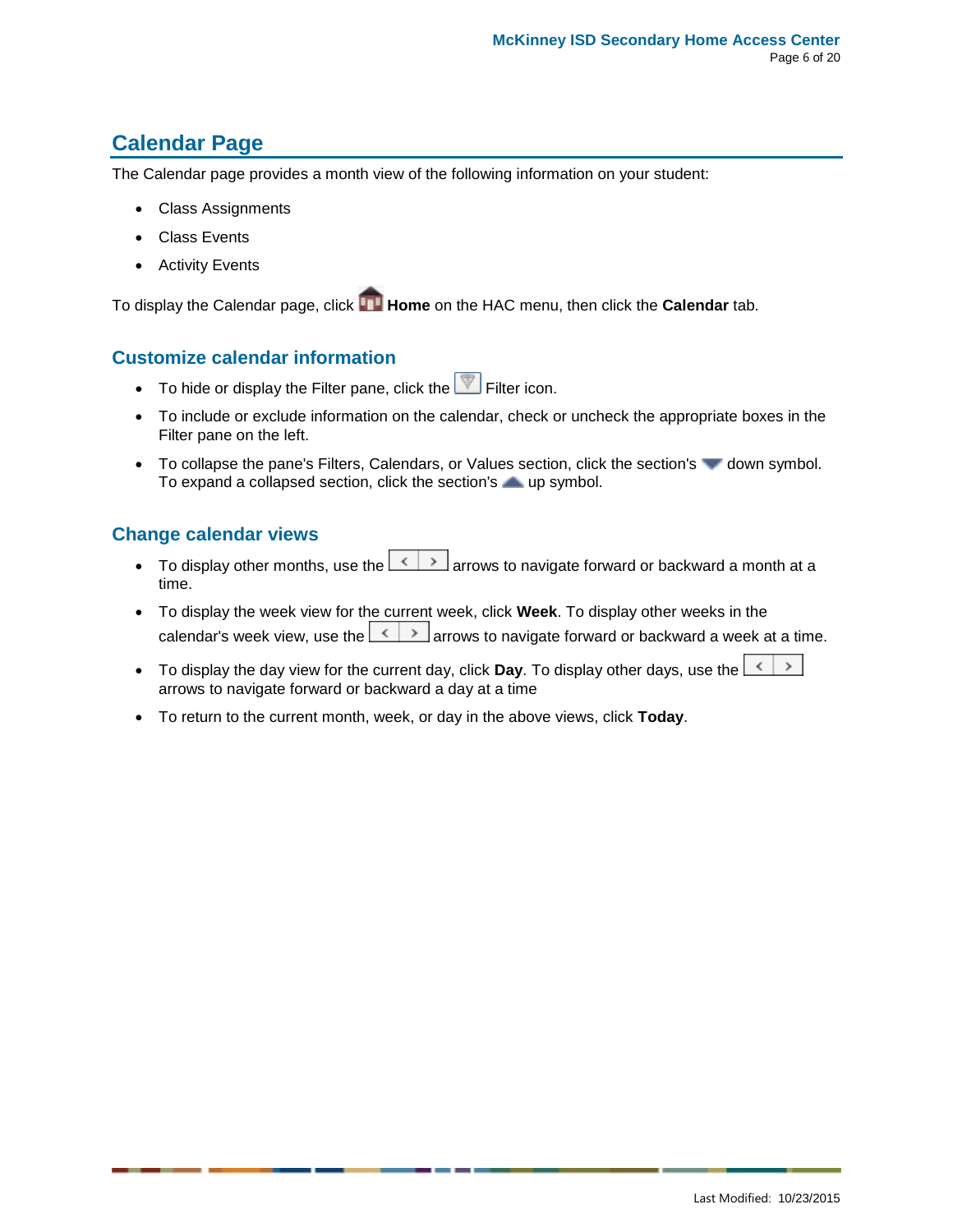# <span id="page-6-0"></span>**Classwork Page**

Use the Classwork page to view your student's assignments as they relate to either courses or competencies, depending on your display settings. This page only includes assignments and scores that teachers have selected to publish.

To display the Classwork page for courses (default view), click **Classes** on the HAC menu.

### <span id="page-6-1"></span>**Quick View versus Full View**

Two views have been provided for assignments. You can switch your view by clicking the appropriate button:

- **Quick View** Displays basic assignment information to help you get an at-a-glance view of upcoming assignments and how your student scored on completed assignments.
- **Full View** Displays additional fields related to averaging assignment scores so you can see more detail about your student's average for the class.

### <span id="page-6-2"></span>**View assignments by class**

- 1. If you have an option to select Course or Competency Groups, select Course.
- 2. Enter selections in the following fields: Report Card Run, Show, and Order by.
- 3. Click **Refresh View**.
- 4. If needed, select a Marking Period, then click **Continue**.

### <span id="page-6-3"></span>**View assignments by due date**

- 1. In the Order by field, select Date Due.
- 2. Click **Refresh View**.

### <span id="page-6-4"></span>**View course detail**

 Click the link in the course header for the course you want to view. The pop-up displays the course code, name, building, department, teacher, room, periods, days, and marking periods. The link only displays if you have selected to order assignments by Class.

### <span id="page-6-5"></span>**View course attachments**

 Click the link in the course header for the course you want to view. The pop-up includes a link to any attachments the teacher may have added for the course.

### <span id="page-6-6"></span>**View assignment score detail**

 Click the assignment link for the assignment you want to view. A window displays the course, assignment description, category, date assigned, due date, points, weight, and extra credit information for the assignment. You can also position the mouse pointer on an assignment to display a summary of this data in a tooltip. If appropriate, the window also displays scores and competency information, including the rubric used to grade the assignment. In addition, you can access any attachments the teacher may have added for the assignment.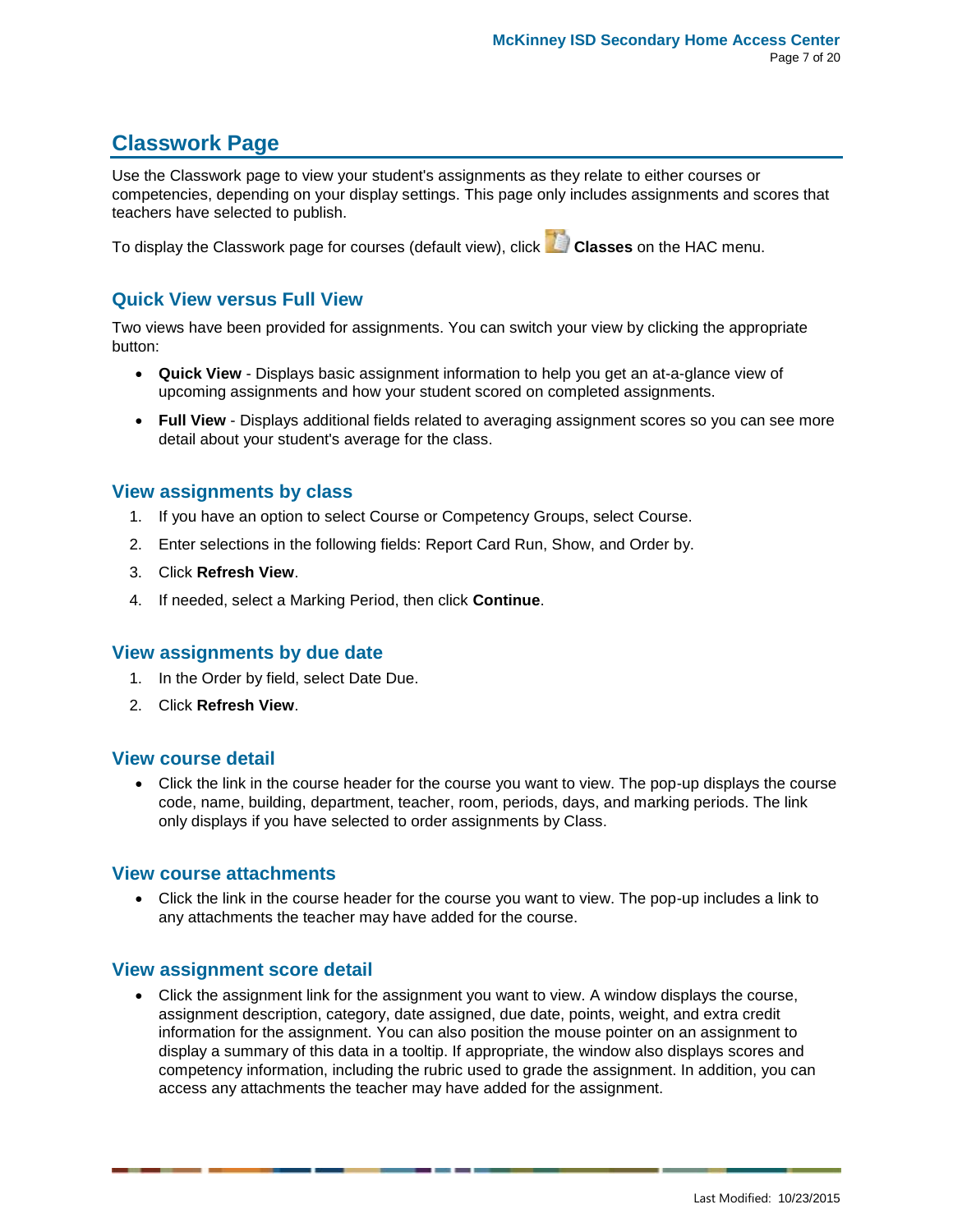### <span id="page-7-0"></span>**Subscribe to classwork email alerts**

- To subscribe to an email alert based on either the assignment average or class average, check the appropriate "Alert me..." box above the classwork detail.
- To receive alerts for averages below a certain percentage, enter the number (1-150) next to "below." For example, if you want alerts for averages below 70%, enter *70*.
- To receive alerts for averages above a certain percentage, enter the number (1-150) next to "above." For example, if you want alerts for averages above 90%, enter *90*.
- Leaving both fields blank allows you to receive alerts for all courses or assignments, regardless of their averages.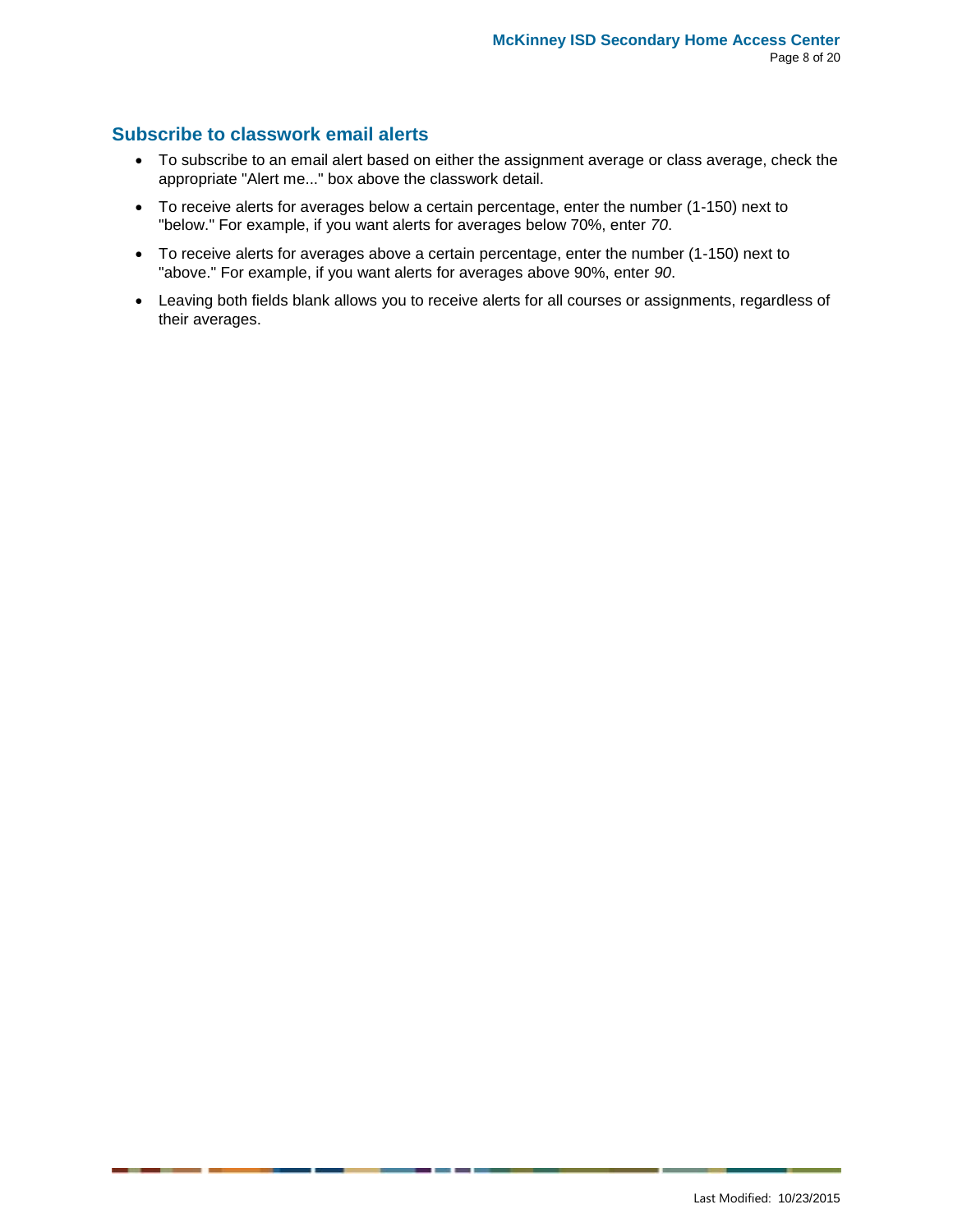# <span id="page-8-0"></span>**Demographic Page**

The Demographic page includes the following sections listing information on your student:

- **Demographic** Basic data, such as the student's name, birth date, counselor, building, gender, grade, language, and homeroom teacher.
- **Contacts** Student and guardian information, including addresses and phone numbers.

To display the Demographic page, click **Registration** on the HAC menu.

### <span id="page-8-1"></span>**Update contact information**

 To update the Contacts section, click **Edit**. Add to or change the email and phone information displayed in the Update Contact Information window, then click **Save**.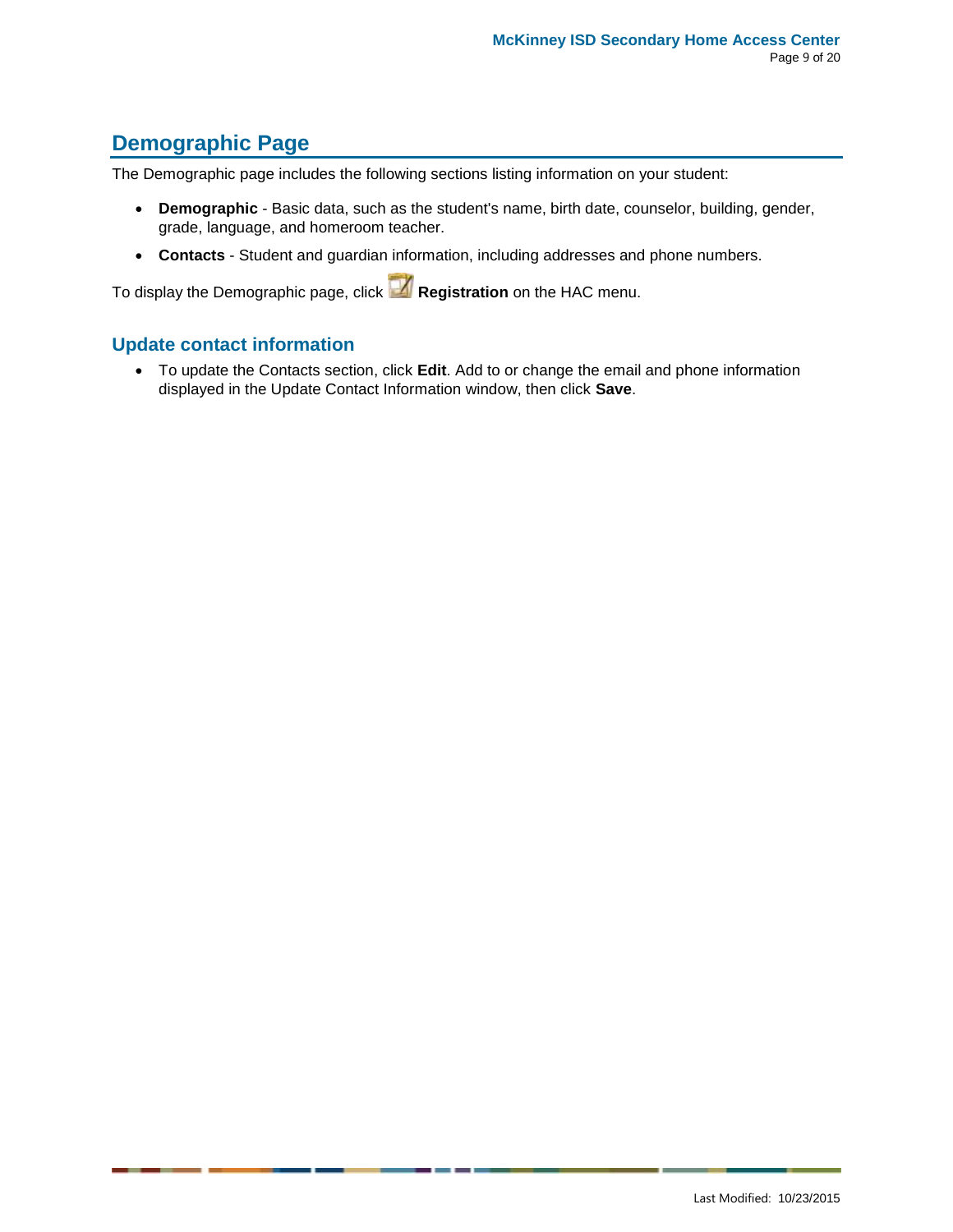# <span id="page-9-0"></span>**Interim Progress Report Page**

The Interim Progress Report page displays your student's most recent Interim Progress Report (IPR), if available. The report includes the student's courses and descriptions, class periods, teachers, rooms, interim progress marks, and comment codes. The legend at the bottom of the page provides a key to the comments entered for your student.

To display the Interim Progress Report page, click **Grades** on the HAC menu.

### <span id="page-9-1"></span>**View IPR details**

 To view additional details on a course, click its description link to display the Home Access Course window.

### <span id="page-9-2"></span>**View previous IPRs**

 To display an IPR from an earlier period, select the period in the View the Interim Progress Report for Reporting Period field. This field displays only if another IPR is available.

### <span id="page-9-3"></span>**Subscribe to IPR alerts**

 To subscribe to IPR email alerts, check the "Alert me..." box above the course listing. The emails include courses, interim progress marks, teachers' names and comments, and other information from the student's IPR.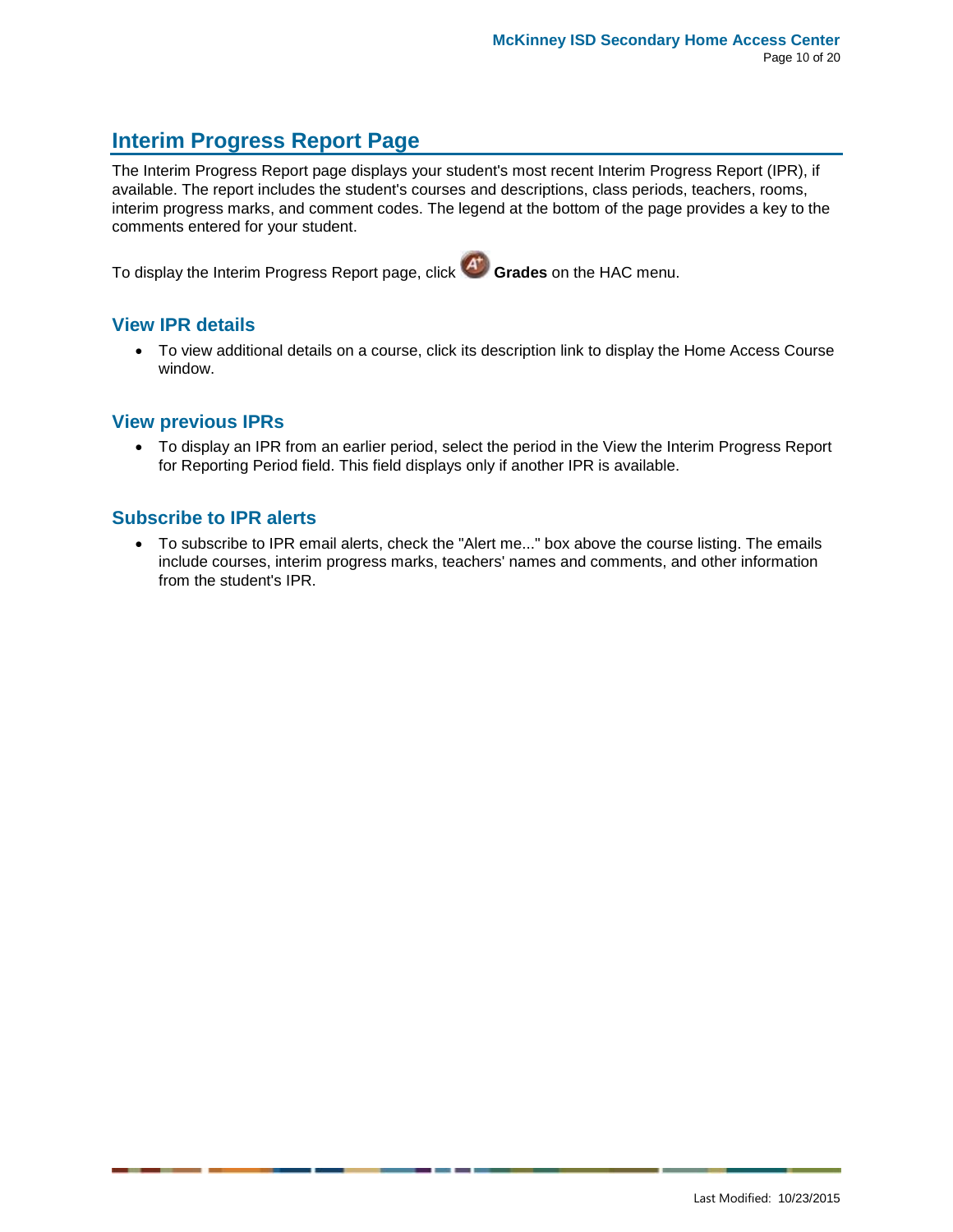# <span id="page-10-0"></span>**Report Card Page**

The Report Card page displays your student's most recent report card, if available. The report includes the student's courses and descriptions, class periods, teachers, rooms, credits attempted and earned, rank information, attendance, grades, and comment codes. A grading scale is provided to explain certain marks, while the legend at the bottom of the page provides a key to the comments your student has received.

To display the Report Card page, click **Grades** on the HAC menu, then click the **Report Card** tab.

### <span id="page-10-1"></span>**View report card details**

- To view additional details on a course, click its description link to display the Home Access Course window.
- If a mark displays as a link, click the link to display the Classwork window. The window lists assignment dates, scores, points for classwork, and classwork average information.

### <span id="page-10-2"></span>**View previous report cards**

 To display a report card from an earlier period, select the period in the View the Report Card for Reporting Period field. This field displays only if another report card is available.

### <span id="page-10-3"></span>**Print report cards**

To print a copy of the student's report card, click **Print**.

### <span id="page-10-4"></span>**Subscribe to report card alerts**

 To subscribe to report card email alerts, check the "Alert me..." box above the course listing. The alerts include courses, grades, credits, teachers' names and comments, and other information from the student's report card.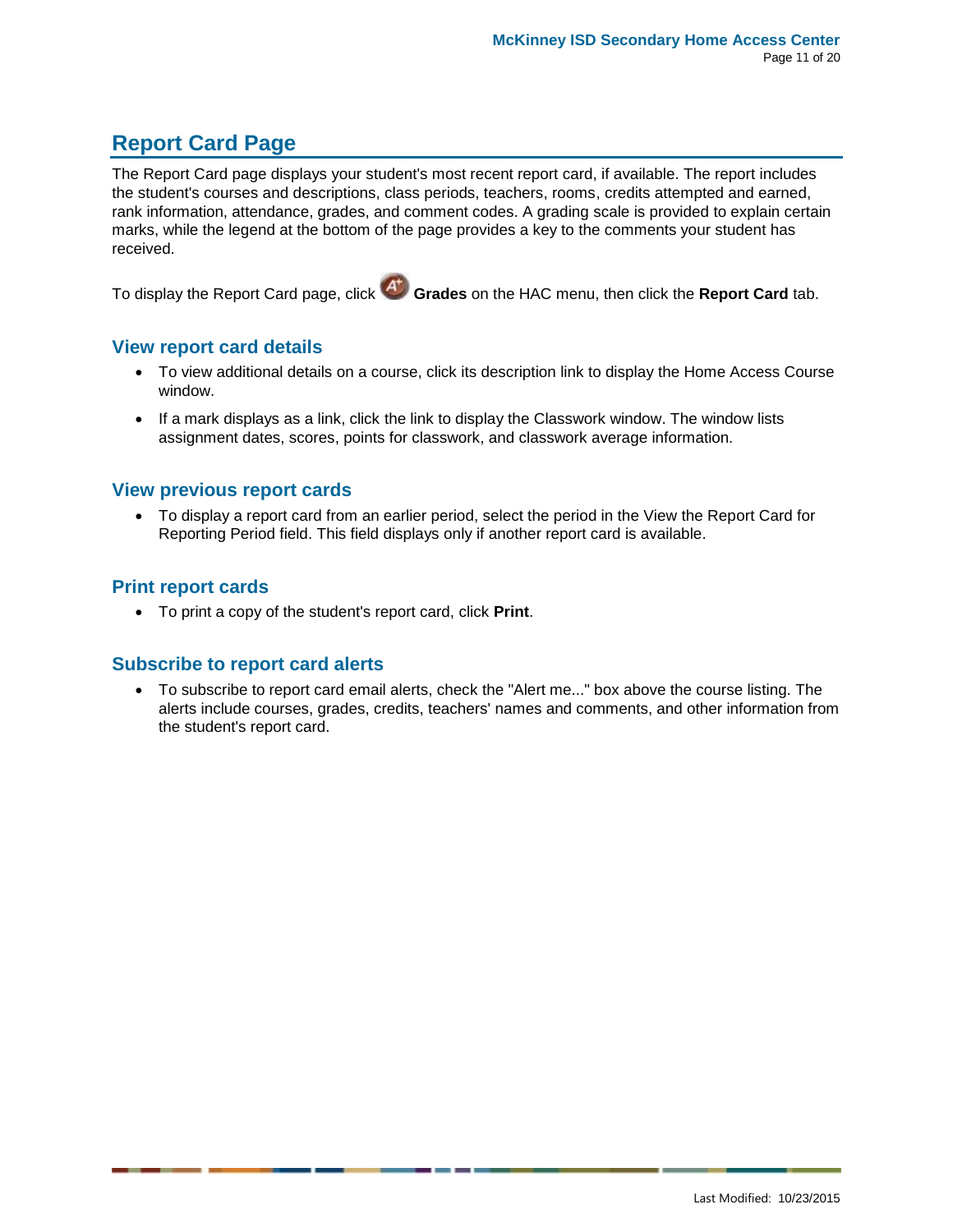# **Schedule Page**

The Schedule page displays your student's schedule for the current school year. Classes that your student has dropped display at the bottom of the list with a Dropped status. This page also displays a list of the course requests for the next school year.

To display the Schedule page, click **Classes** on the HAC menu, then click the **Schedule** tab.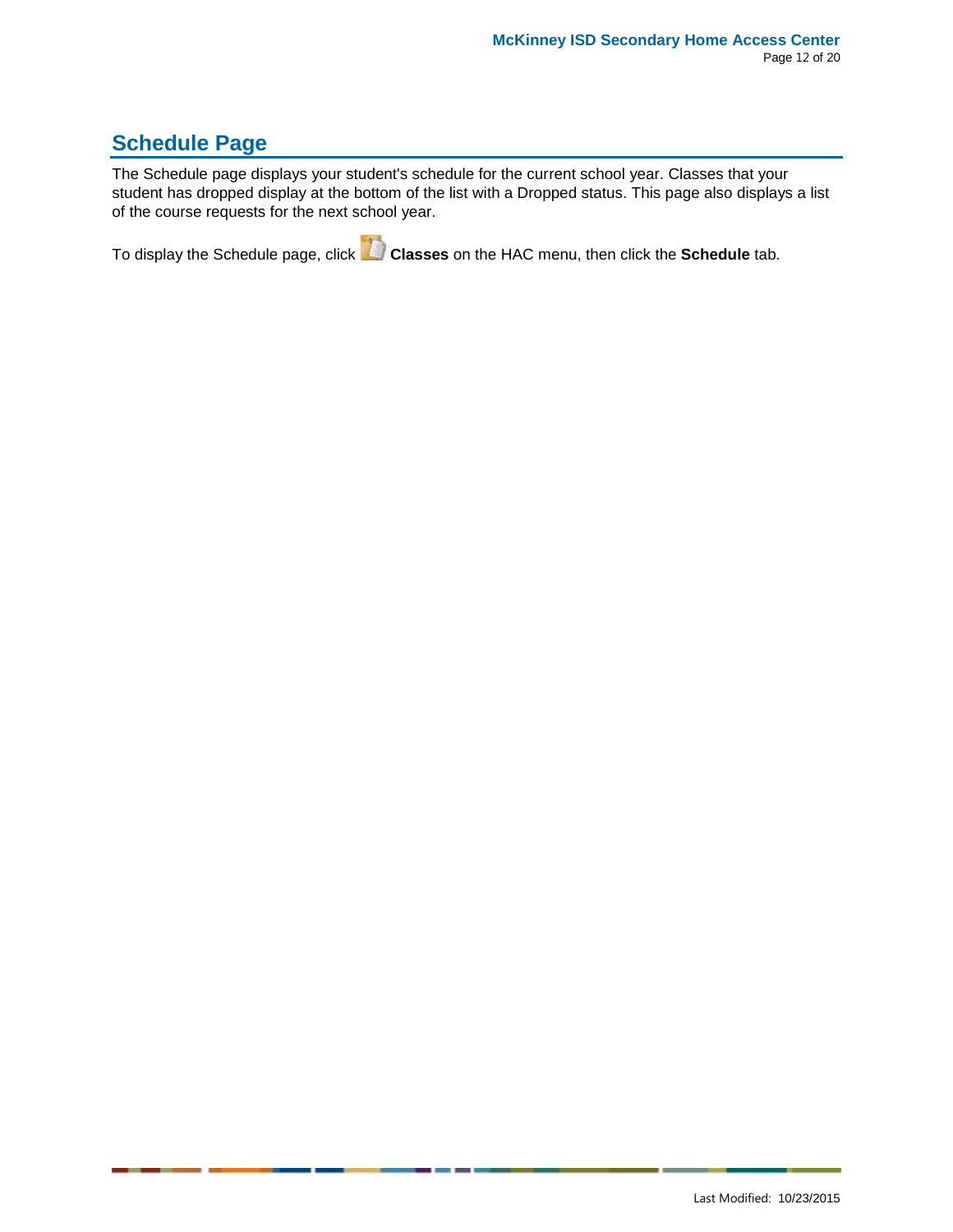### <span id="page-12-0"></span>**Test Scores Page**

The Test Scores page displays your student's standardized test scores. For each test, the listing includes the test, test date, subtests, and scores, as well as the grade and age of your student at the time the test was taken.

To display the Test Scores page, click **Grades** on the HAC menu, then click the **Test Scores** tab.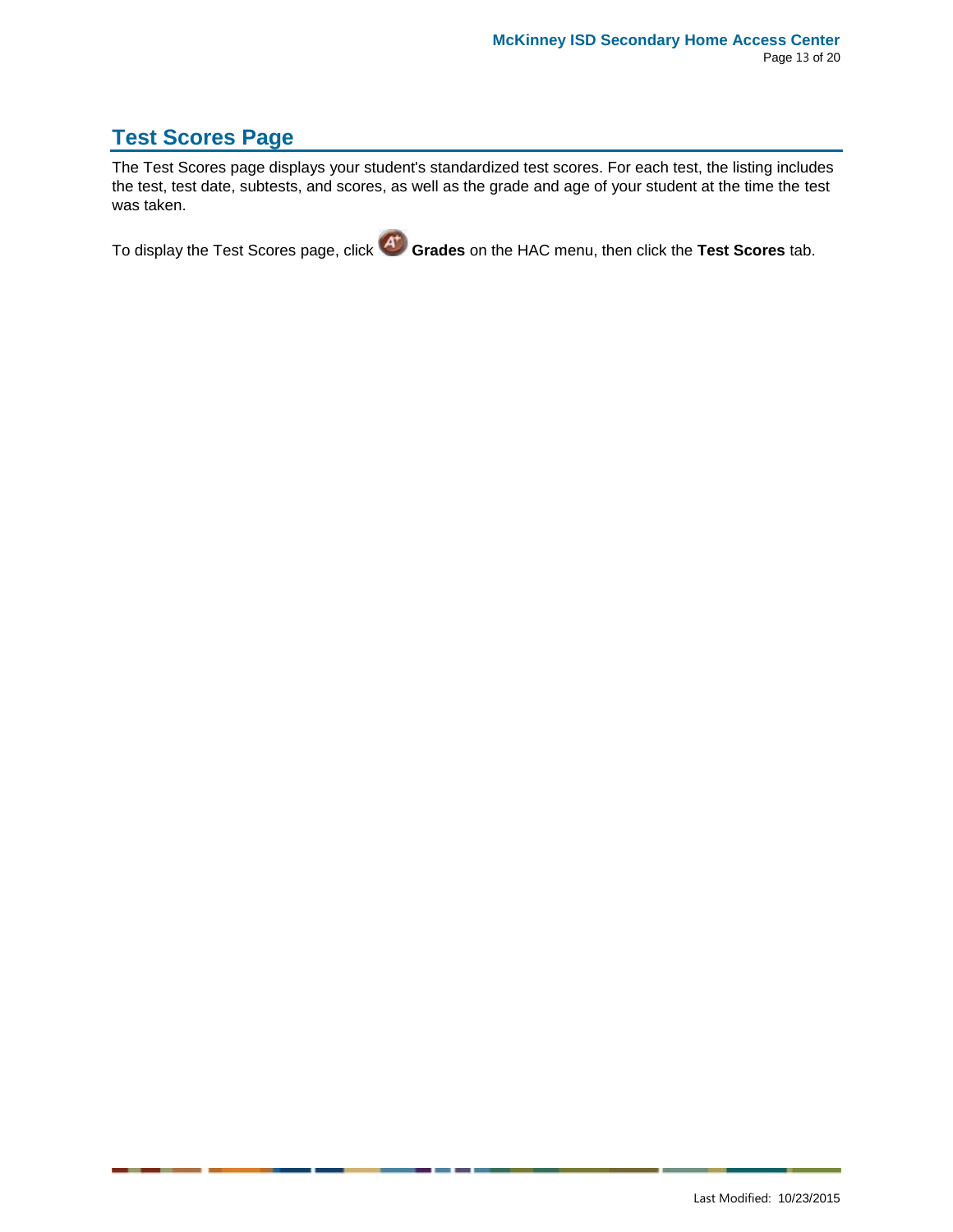### <span id="page-13-0"></span>**Week View Page**

The Week View page displays the following information for your student:

- Scheduling
- Assignments
- Course Averages
- Attendance

You can view information for the current week, as well as previous and future weeks in the current school year. In addition, you can use the page's links to access detailed information on these records.

To display the Week View page, click **Home** on the HAC menu.

### <span id="page-13-1"></span>**View class schedules**

- To view your student's class schedule for a specific day of the week, click the day's link above its column. For example, to display Monday's classes on the Schedule window, click Monday. The window lists periods, times, courses, teachers, and rooms.
- To view your student's complete schedule, click **View Full Schedule** to display the Schedule page. Besides the schedule of all courses in the current school year, the page lists requests for the next school year. For more information, refer to the Schedule Page topic.

### <span id="page-13-2"></span>**View other weeks**

To display the week view for other weeks, use the **arrows** to navigate forward or backward a week at a time. To return to the current week, click **Today**.

#### <span id="page-13-3"></span>**Display course work for the current average**

To display assignments and scores associated with an average, click the average's link.

#### <span id="page-13-4"></span>**Display course details**

 To view additional details on a course, click its description link in the Class column to display the Course window. The window lists the course, building, department, teacher, room, class periods, days, and marking periods.

### <span id="page-13-5"></span>**Display detail for assignments**

 To view additional details on an assignment, click its description link to display the Assignment (untitled) window. The window lists the course, assignment, category, dates assigned and due, total points, weight, extra credit, and description. You can also position the mouse pointer on an assignment to display a summary of this data in a tooltip. If appropriate, the window also displays scores and competency information.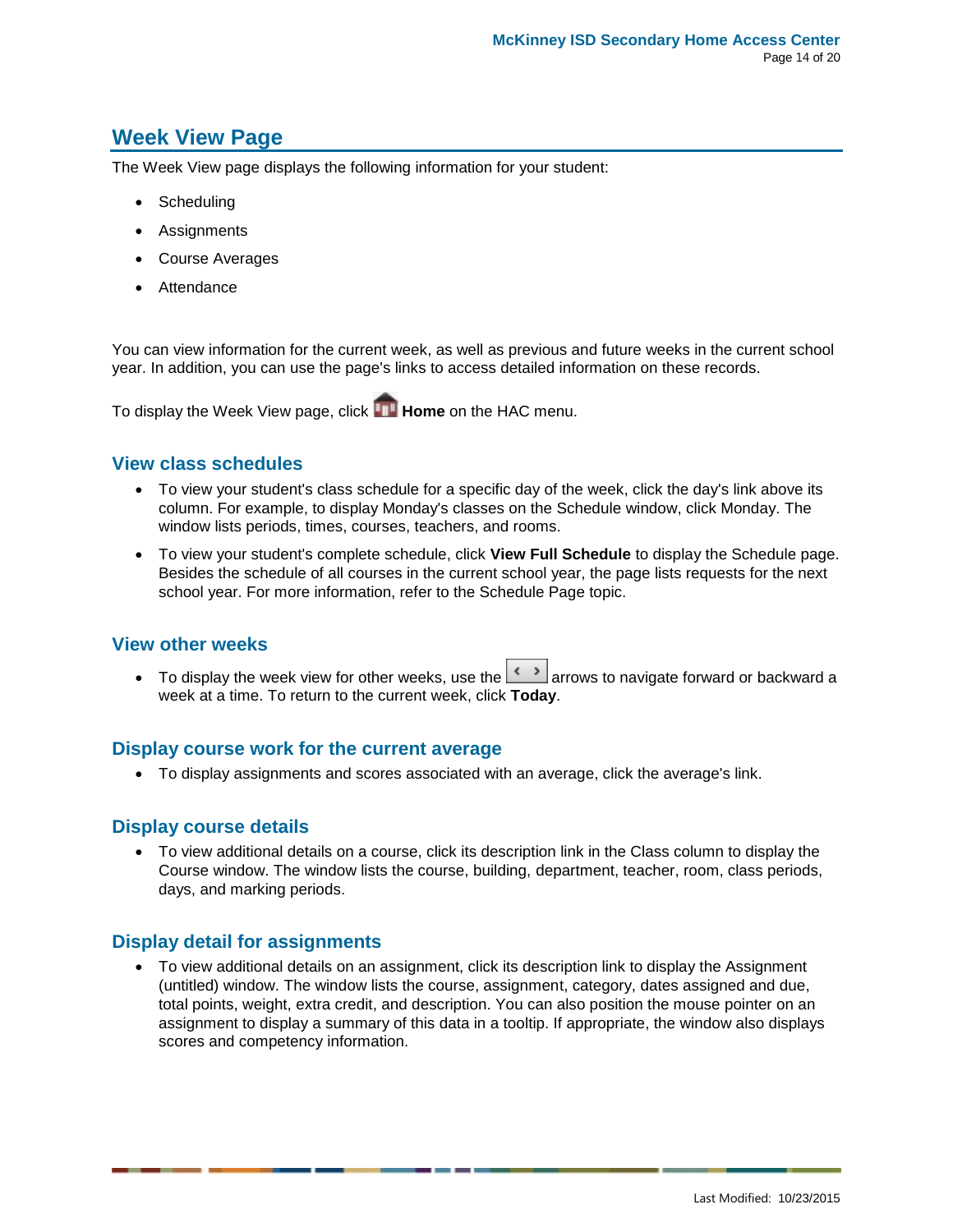### <span id="page-14-0"></span>**Send an email to a course's teacher**

 To send an email to a teacher, click the teacher's name in the class column, if the name appears as a link. Your email window displays with the teacher's address inserted in the To box.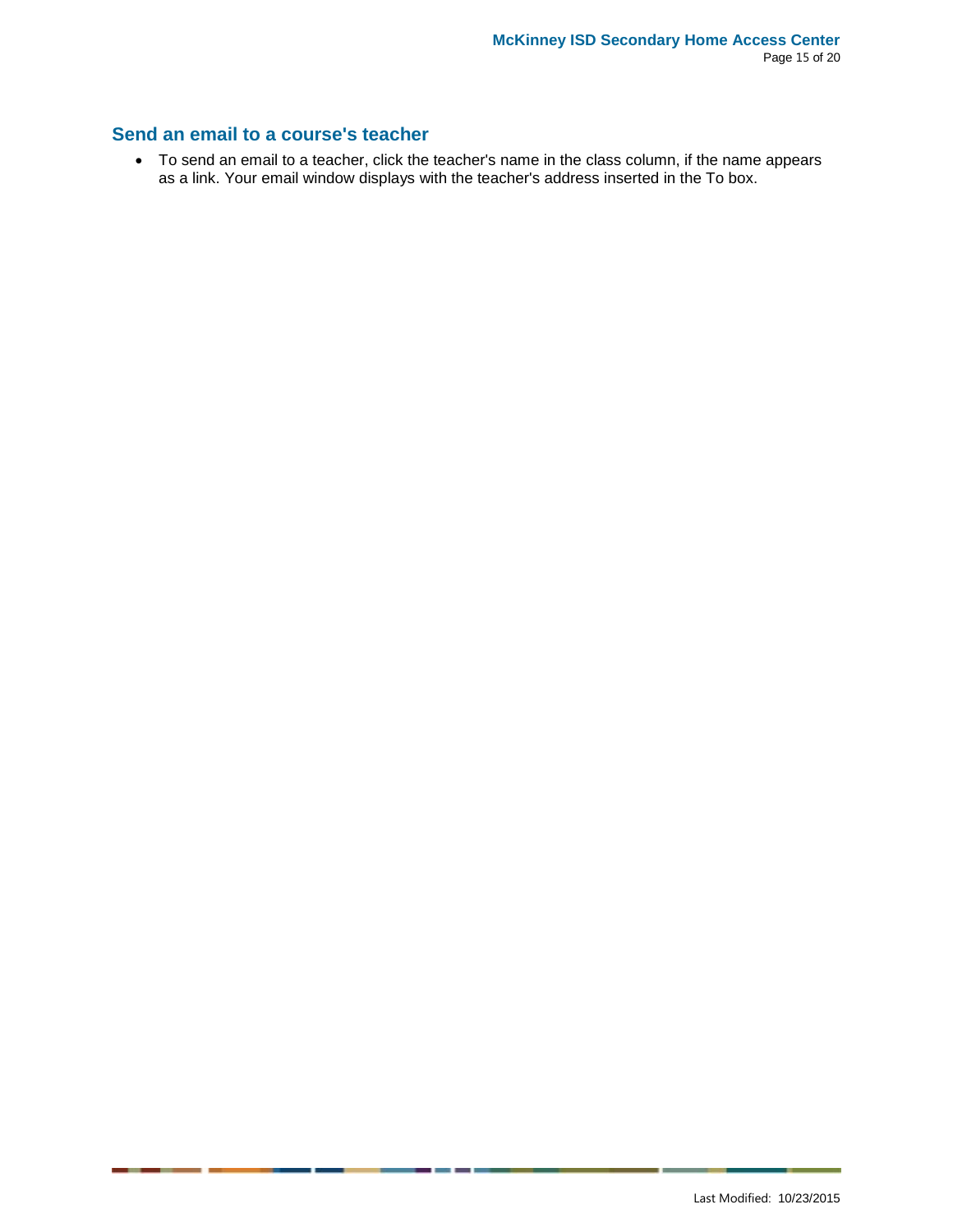# <span id="page-15-0"></span>**Update Registration Page**

- You can use this page to access Enrollment Online to update your student's registration information. The page can display the following links for displaying a form:
- **New** Clicking the link displays a new form for updating your student's information. Use this link if you have never submitted an Enrollment Online form for the current school year or the last form you submitted has been processed by the school's Registrar.
- **Edit** Clicking the link displays a form that you previously started or submitted, but has not been processed by the school's Registrar. In this case, you can add to or change the form's information.
- <span id="page-15-1"></span> **View** - Clicking the link displays a form that you previously submitted and has been processed by the school's Registrar. In this case, you can only view the form's information.

### **Start a new update form**

 To start a new form, click the link in the Update Registration page relative to the school year you are updating data for. For example, *Update Student Registration 2015-16* for the 2015-16 school year.

### <span id="page-15-2"></span>**Update an existing form**

 To update a form that has not been submitted or processed, click Edit in the Update Registration page. If you are still working on a form, its status will be Saved, but not submitted, while a form you submitted that has not been processed will have a status of Submitted.

#### <span id="page-15-3"></span>**View a processed form**

 To view a form that has been processed by the school's registrar, click View in the Update Registration page. A form you submitted that has been processed by the registrar will have a status of Pending, Accepted, or Denied.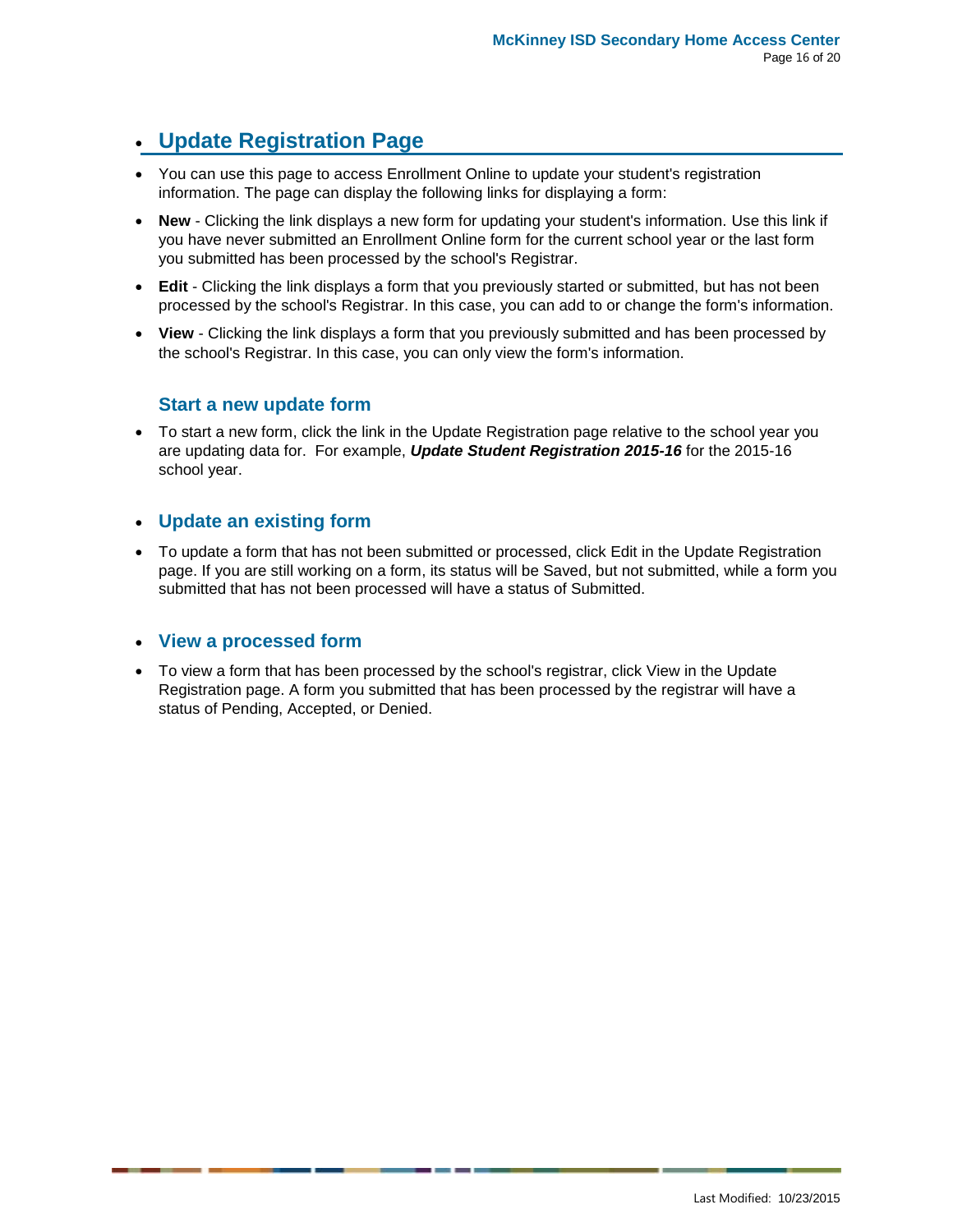### <span id="page-16-0"></span>**My Account**

Use the My Account option to view your account data. Your account data includes your user name, address, email address, and the last date and time that you accessed Home Access Center.

Additionally, you may be able to change your password and enter challenge questions to be used if you forget your username or password.

To display this page, move your pointer over your user name in the Home Access Center banner. Then, select **My Account**.

### <span id="page-16-1"></span>**Register online for a HAC Account**

To use this option, the school district must have your email address.

- 1. Navigate to the Home Access Center Log On page for the school district.
- 2. Click the **Click Here to Register for HAC** link (located to the left of the **Login** button).
- 3. On the Home Access Center User Registration page, select a district if the Select a District field displays.
- 4. Enter your First Name, Last Name, City, and Zip Code from your mailing address.
- 5. Click **Register**.
- 6. If there are multiple students or contacts who have the same information as what you entered, you will be asked to enter your email address. Enter the email address and click **Register**. If you are still having issues please contact the campus registrar as your students may need to be merged before you are able to create an account.
- 7. If the system finds a matching record, the Home Access Center User Registration page displays. Enter a username and challenge questions and answers that can be used should you forget your login information, then click **Finish**.

If the username is not already taken, the system automatically sends an email containing a link for you to create a password to the email address that the district has on file for you.

- 8. In the email you receive from the district, click the Create your Home Access Center password link. The Challenge Questions page displays in your browser. Answer the challenge questions, then click **Continue**.
- 9. In the Change Password section of the My Account page, note the password requirements, if any, listed directly above the New Password field. Enter a password in the New Password and Confirm New Password fields, then click **Continue**.

### <span id="page-16-2"></span>**What are challenge questions?**

Challenge questions are used to verify your account information if you need to reset your password. The Log On page has a Forgot My Username or Password link. When you click the link, an email including a link to reset your password will be sent to the email address provided to the school district. When you click the link in the email, you will be prompted to answer your challenge questions.

### <span id="page-16-3"></span>**Create challenge questions**

The first time you log into HAC, you will be asked to enter challenge questions and answers. You may also be asked to create challenge questions the first time you log in if your school district has just implemented challenge questions.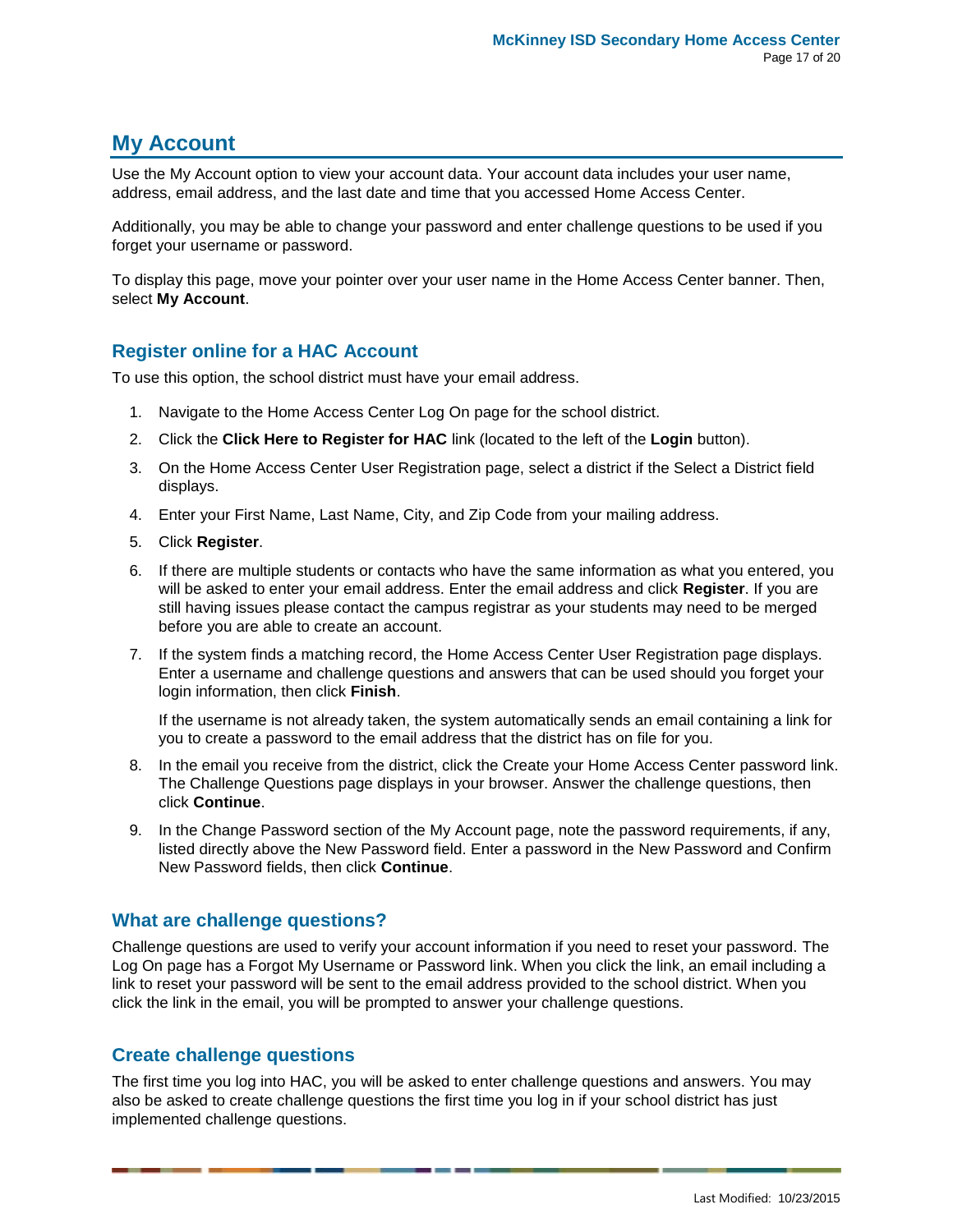- 1. In a Question field, enter the text for the question you want to answer.
- 2. In the Answer field, enter the text for your answer. If you use any capital letters, they will not be required when you answer a question later, for example, with the name of a pet or school.
- 3. Repeat steps 1-2 until you have entered all questions and answers.
- 4. Click **Continue to Home Access Center**.

### <span id="page-17-0"></span>**Change your challenge questions**

- 1. Log on to Home Access Center.
- 2. Move the pointer over your user name in the banner. Then, click **My Account**.
- 3. In the Challenge Questions section of the My Account page, make changes to your questions and answers as needed.
- 4. Click **Update Challenge Questions**.

### <span id="page-17-1"></span>**Change your password**

The following procedure describes how to change your password in Home Access Center.

- 1. Log on to Home Access Center.
- 2. Move the pointer over your user name in the banner. Then, click **My Account**.
- 3. In the Change Password section of the My Account page, enter your current password in the Old Password field.
- 4. In the New Password field, enter your desired password. A black dot displays in place of each character you type.

**Recommendation:** Use a mix of character types - upper and lower case letters, numbers, and symbols. To keep your password secure, do not use something easy to guess, such as your child's nickname or birth date.

- 5. In the Confirm New Password field, enter your new password again. A black dot will display in place of each character you type.
- 6. Click **Change Password**. Your password will be updated and the following message displays above the password fields: Your password has been changed successfully.

#### <span id="page-17-2"></span>**Forgot your user name or password**

The Log On page includes a Forgot My Username or Password link that you can click if you need to reset your password. When you click this link, the Forgot Username or Password page displays, allowing you to request to reset your login information.

To reset your login information, you will be required to answer challenge questions. If you have not previously defined challenge questions for Home Access Center, you need to contact your campus registrar to reset your password.

- 1. On the Forgot Username or Password page, enter either:
	- Your Home Access Center username.

or

The email address you supplied to your school district in your contact information.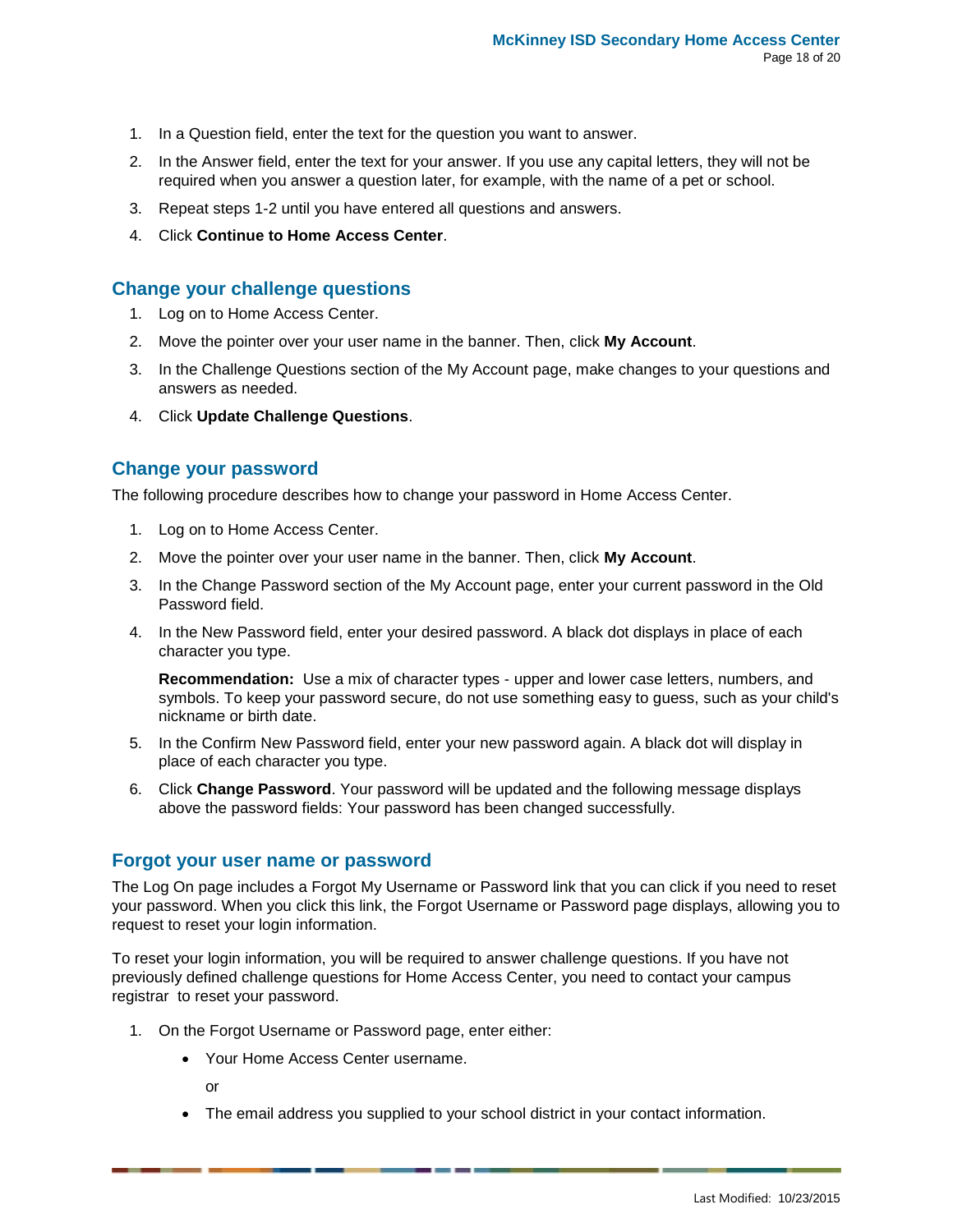#### 2. Click **Submit**.

- 3. Check your email for a "Reset your Home Access Center password" message from the district. If you do not receive an email, contact your school district.
- 4. In the Reset your Home Access Center password email, click the Reset your Home Access Center password link.
- 5. On the Challenge Questions page, answer the challenge questions to restore access to Home Access Center.
- 6. Click **Continue**.
- 7. If you answered the challenge question(s) correctly, the My Account page displays. If you do not answer the challenge questions correctly, you may try again or contact your school district for assistance.

If you also forgot your username, refer to the Logged in as field on the My Account page.

8. In the Change Passwords section of the My Account page, enter the new password for your Home Access Center account login, confirm the new password, then click **Continue to Home Access Center**.

**Recommendation:** Use a mix of character types - upper and lower case letters, numbers, and symbols. To keep your password secure, do not use something easy to guess, such as your child's nickname or birth date.